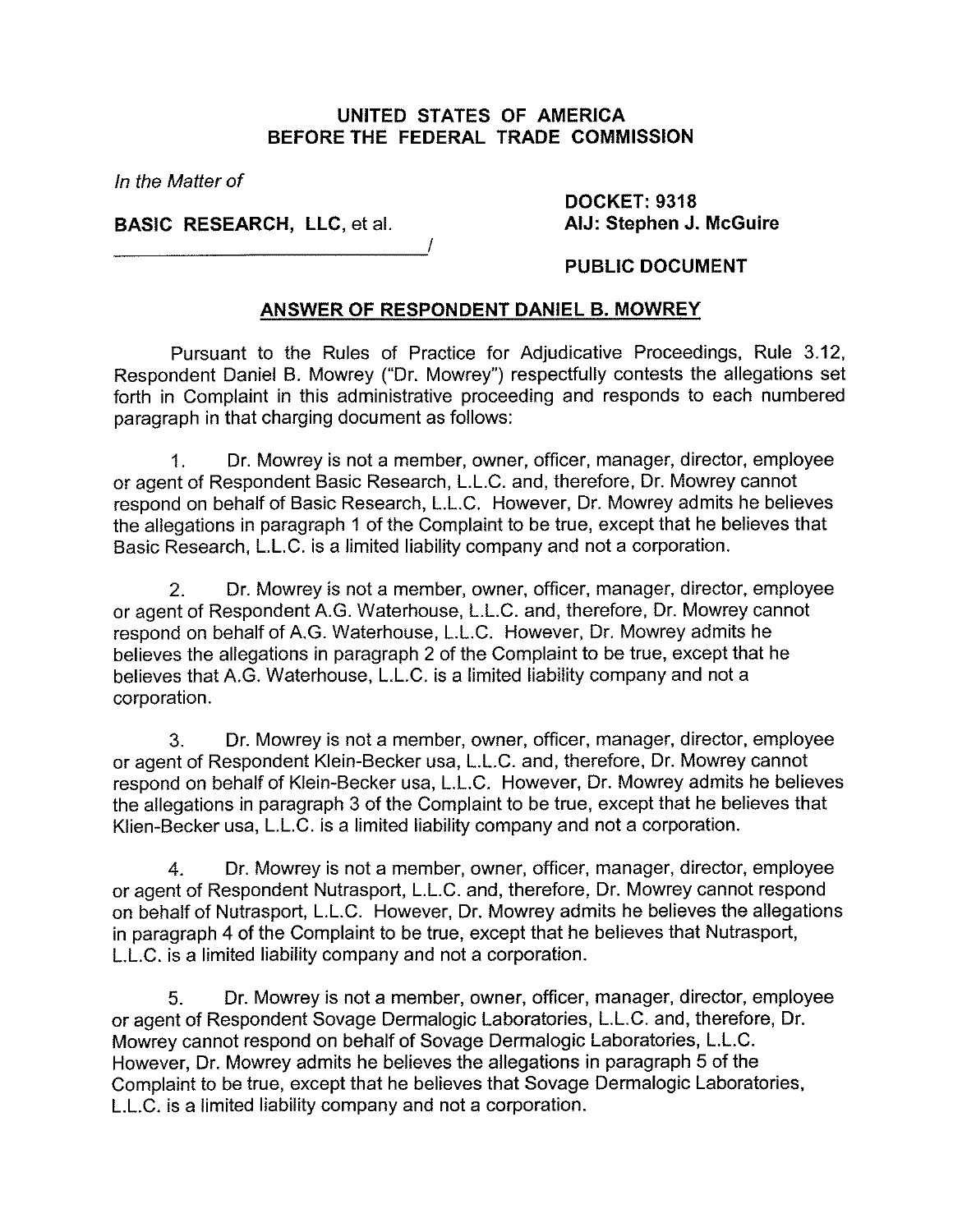6. Dr. Mowrey is not a member, owner, officer, manager, director, employee or agent of Respondent BAN, L.L.C. However, Dr. Mowrey admits he believes that BAN, LLC is a limited liability company with its principal place of business at 5742 W. Harold Gatty Dr., Salt Lake City, Utah. All further allegations are denied.

7. Admits that Dennis Gay is an individual, and that Dr. Mowrey believes that Mr. Gay's place of employment is located at 5742 W. Harold Gatty Dr., Salt Lake City, Utah. All further allegations are denied.

8. Admits that Dr. Mowrey is an individual, and that he has an office located at 5742 W. Harold Gatty Dr., Salt Lake City, Utah. All further allegations are denied.

9. Admits that Mitchell Friedlander is an individual. All further allegations are denied.

10. Denied.

11. Denies that Dr. Mowrey has manufactured, advertised, labeled, offered for sale, sold or distributed any of the products enumerated in paragraphs 11(A) through 11 (F) of the Complaint. Admits that Dr. Mowrey believes that at different times, one or more of the limited liability company Respondents have advertised, distributed and sold the products enumerated in paragraphs 11 (A) through (F). The last sentence of paragraph 11 states a legal conclusion, to which no response is required. All remaining allegations are denied.

12. Denied.

## **Derrnalin-APg, Cutting Gel, and Tummy Flattening Gel Products for Fat Loss**

13. Denies that Dr. Mowrey has disseminated or caused to be disseminated the advertisements referenced in paragraph 13 of the Complaint. Admits that Dr. Mowrey believes that at different times one or more of the limited liability company Respondents placed or disseminated advertisements that contained the language quoted in sub-parts 13(A) through (G) and that Exhibits (A) through (G) to the Complaint appear to be true and accurate copies of Dermalin-APg™, Cutting Gel™, and Tummy Flattening GelTM advertisements. All remaining allegations are denied, and denies that the quotations which appear in paragraph 13 of the Complaint accurately or fully reflect the express and/or implied messages of the advertisements.

14. Denies that Dr. Mowrey has made the representation referenced in paragraph 14 of the Complaint. The language "causes rapid and visibly obvious fat loss in areas of the body to which it is applied" does not appear in the advertisements identified in paragraph 13, is not defined in the Complaint, and is inherently vague,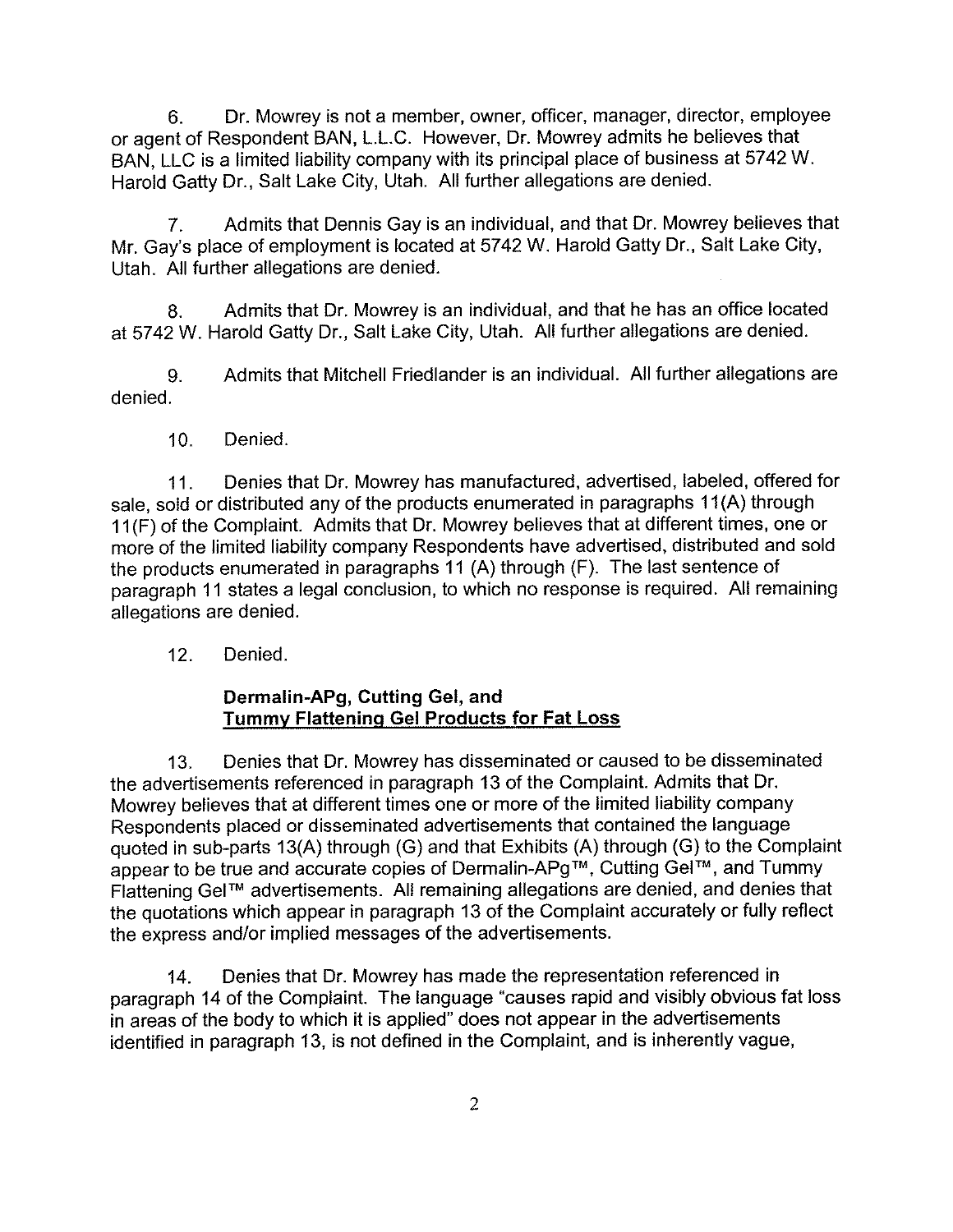subjective, and susceptible to numerous difference interpretation. All remaining allegations are denied.

15. Denies that Dr. Mowrey has made the representations referenced in paragraphs 14 and 15 of the Complaint. Further, the phrase "reasonable basis" is inherently vague, not defined in the Complaint, and subject to no discernible quantitative or qualitative requirements. All remaining allegations are denied.

16. Denies that Dr. Mowrey has made the representations referenced in paragraphs 14 and 15 of the Complaint. Further, the phrase "reasonable basis" is inherently vague, not defined in the Complaint, and subject to no discernible quantitative or qualitative requirements. All remaining allegations are denied.

17. Denies that Dr. Mowrey has made the representation referenced in paragraph 17 of the Complaint. The language "causes rapid and visibly obvious fat loss in areas of the body to which it is applied" does not appear in the advertisements identified in paragraph 13, is not defined in the Complaint, and is inherently vague, subjective, and susceptible to numerous difference interpretation. All remaining allegations are denied.

18. Denies that Dr. Mowrey has made the representations referenced in paragraphs 17 and 18 of the Complaint. Further, the phrase "reasonable basis" is inherently vague, not defined in the Complaint, and subject to no discernible quantitative or qualitative requirements. All remaining allegations are denied.

19. Denies that Dr. Mowrey has made the representations referenced in paragraphs 17 and 18 of the Complaint. Further, the phrase "reasonable basis" is inherently vague, not defined in the Complaint, and subject to no discernible quantitative or qualitative requirements. All remaining allegations are denied

20. Denies that Dr. Mowrey has made the representation referenced in paragraph 20 of the Complaint. The language "causes rapid and visibly obvious fat loss in areas of the body to which it is applied" does not appear in the advertisements identified in paragraph 13, is not defined in the Complaint, and is inherently vague, subjective, and susceptible to numerous difference interpretation. All remaining allegations are denied.

21. Denies that Dr. Mowrey has made the representations referenced in paragraphs 20 and 21 of the Complaint. Further, the phrase "reasonable basis" is inherently vague, not defined in the Complaint, and subject to no discernible quantitative or qualitative requirements. All remaining allegations are denied.

22. Denies that Dr. Mowrey has made the representations referenced in paragraphs 20 and 21 of the Complaint. Further, the phrase "reasonable basis" is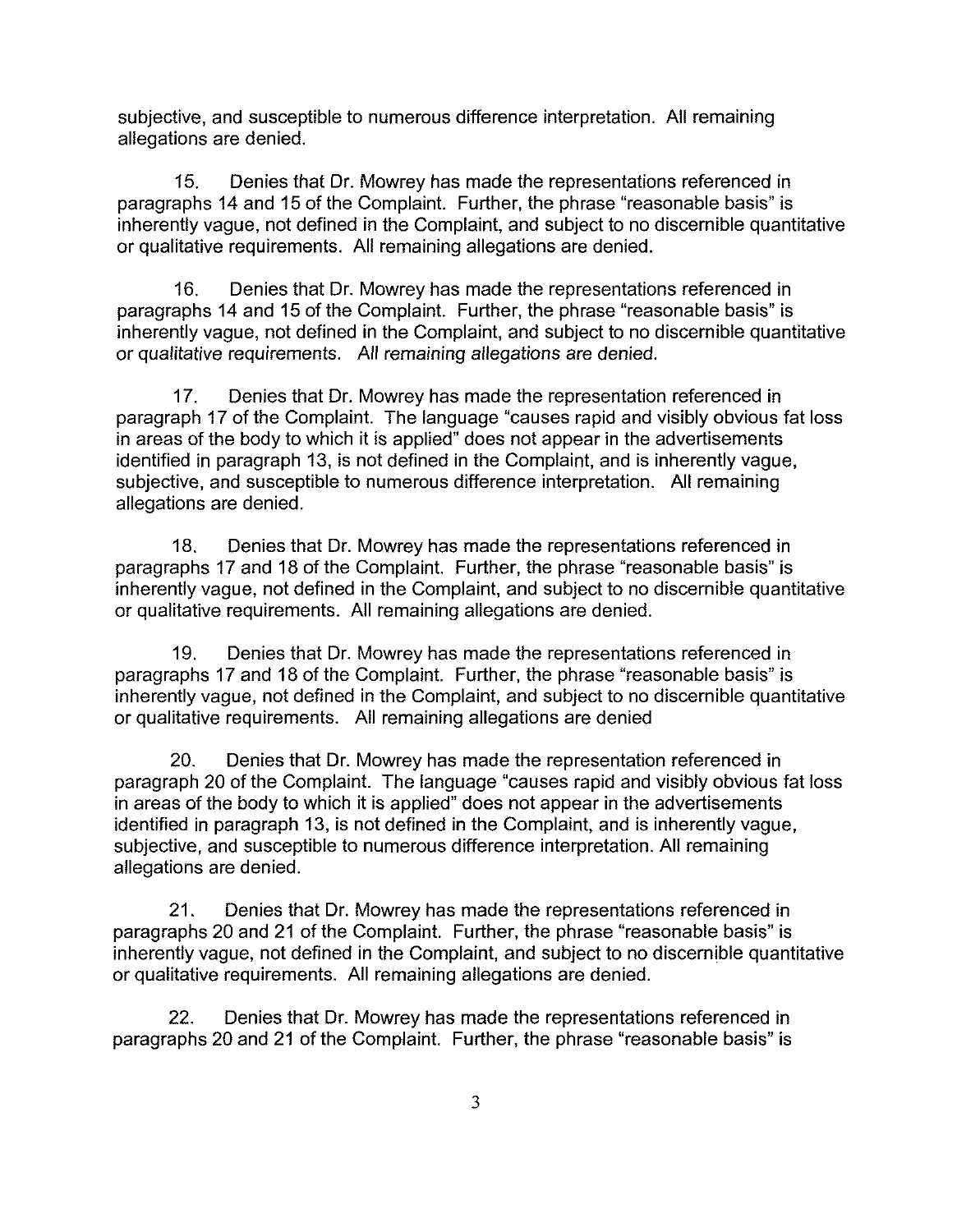inherently vague, not defined in the Complaint, and subject to no discernible quantitative or qualitative requirements. All remaining allegations are denied.

23. Denies that Dr. Mowrey has made the representation referenced in paragraph 23 of the Complaint. Ail remaining allegations are denied.

24. Denies that Dr. Mowrey has made the representation referenced in paragraph 23 of the Complaint, and further denies that any other Respondent has made the representation referenced in paragraph 23 of the Complaint. All remaining allegations are denied.

25. Denies that Dr. Mowrey has made the representation referenced in paragraph 25 of the Complaint. All remaining allegations are denied.

26. Denies that Dr. Mowrey has made the representation referenced in paragraph 25 of the Complaint, and further denies that any other Respondent has made the representation referenced in paragraph 25 of the Complaint. All remaining allegations are denied.

## **Leptoprin and Anorex Products**  for Weight and Fat Loss in "the Significantly Overweight"

27. Denies that Dr. Mowrey has disseminated or caused to be disseminated the advertisements referenced in paragraph 27 of the Complaint. Dr. Mowrey admits that he believes that, at different times, one or more of the limited liability company Respondents placed or disseminated advertisements that contained the language quoted in sub-parts 27(A) through (C) and that Exhibits (H) through (J) appear to be true and accurate copies of Leptoprin™ and Anorex™ advertisements. All remaining allegations are denied, and denies that the quotations which appear in paragraph 27 of the Complaint accurately or fully reflect the express and/or implied messages of the advertisements.

28. Denies that Dr. Mowrey has made the representations referenced in paragraph 28 of the Complaint. Further, the language which appears in paragraph 28 of the Complaint does not appear in the advertisements referenced in paragraph 27 of the Complaint, is not defined in the Complaint, and is inherently vague, subjective, and susceptible to numerous different interpretations. All remaining allegations are denied.

29. Denies that Dr. Mowrey made the representations referenced in paragraphs 28 and 29 of the Complaint. Further, the phrase "reasonable basis" is inherently vague, not defined in the Complaint, and subject to no discernible quantitative or qualitative requirements. All remaining allegations are denied.

30. Denies that Dr. Mowrey made the representations referenced in paragraphs 28 and 29 of the Complaint. Further, the phrase "reasonable basis" is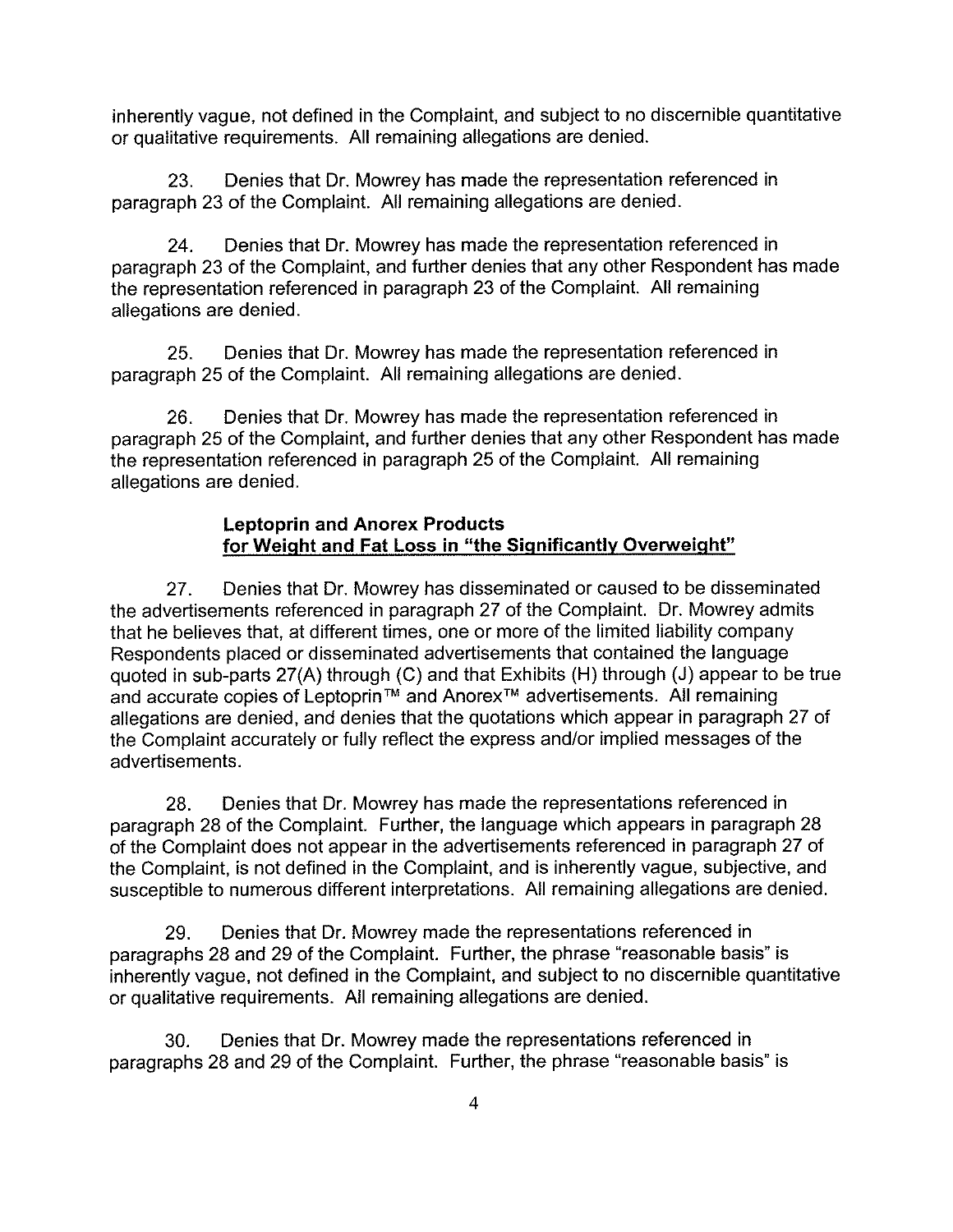inherently vague, not defined in the Complaint, and subject to no discernible quantitative or qualitative requirements. All remaining allegations are denied.

31. Denies that Dr. Mowrey made the representations referenced in paragraph 31 of the Complaint. Further, the language which appears in paragraph 31 of the Complaint does not appear in the advertisements referenced in paragraph 27 of the Complaint, is not defined in the Complaint, and is inherently vague, subjective, and susceptible to numerous different interpretations. All remaining allegations are denied.

32. Denies that Dr. Mowrey made the representations referenced in paragraphs 31 and 32 of the Complaint. All remaining allegations are denied.

33. Denies that Dr. Mowrey made the representations referenced in paragraph 33 of the Complaint. Further, the language which appears in paragraph 33 of the Complaint does not appear in the advertisements referenced in paragraph 27 of the Complaint, is not defined in the Complaint, and is inherently vague, subjective, and susceptible to numerous different interpretations. All remaining allegations are denied.

34. Denies that Dr. Mowrey made the representations referenced in paragraphs 33 and 34 of the Complaint. Further, the phrase "reasonable basis" is inherently vague, not defined in the Complaint, and subject to no discernible quantitative or qualitative requirements. All remaining allegations are denied.

35. Denies that Dr. Mowrey made the representations referenced in paragraphs 33 and 34 of the Complaint. Further, the phrase "reasonable basis" is inherently vague, not defined in the Complaint, and subject to no discernible quantitative or qualitative requirements. All remaining allegations are denied.

# **PediaLean Product for Weiqht Loss in Children**

36. Denies that Dr. Mowrey has disseminated or caused to be disseminated the advertisements referenced in paragraph 36 of the Complaint. Dr. Mowrey admits that he believes that the Respondents which or who are responsible for advertising PediaLean™ at different times one or more of them placed or disseminated advertisements that contained the language quoted in sub-parts 36(A) and (B) and that Exhibits (K) through (L) appear to be true and accurate copies of PediaLean<sup>TM</sup> advertisements. All remaining allegations are denied, and denies that the quotations which appear in paragraph 36 of the Complaint accurately or fully reflect the express and/or implied messages of the advertisements.

37. Denies that Dr. Mowrey made the representations referenced in paragraph 37 of the Complaint. Further, the language which appears in paragraph 37 of the Complaint does not appear in the advertisements referenced in paragraph 36 of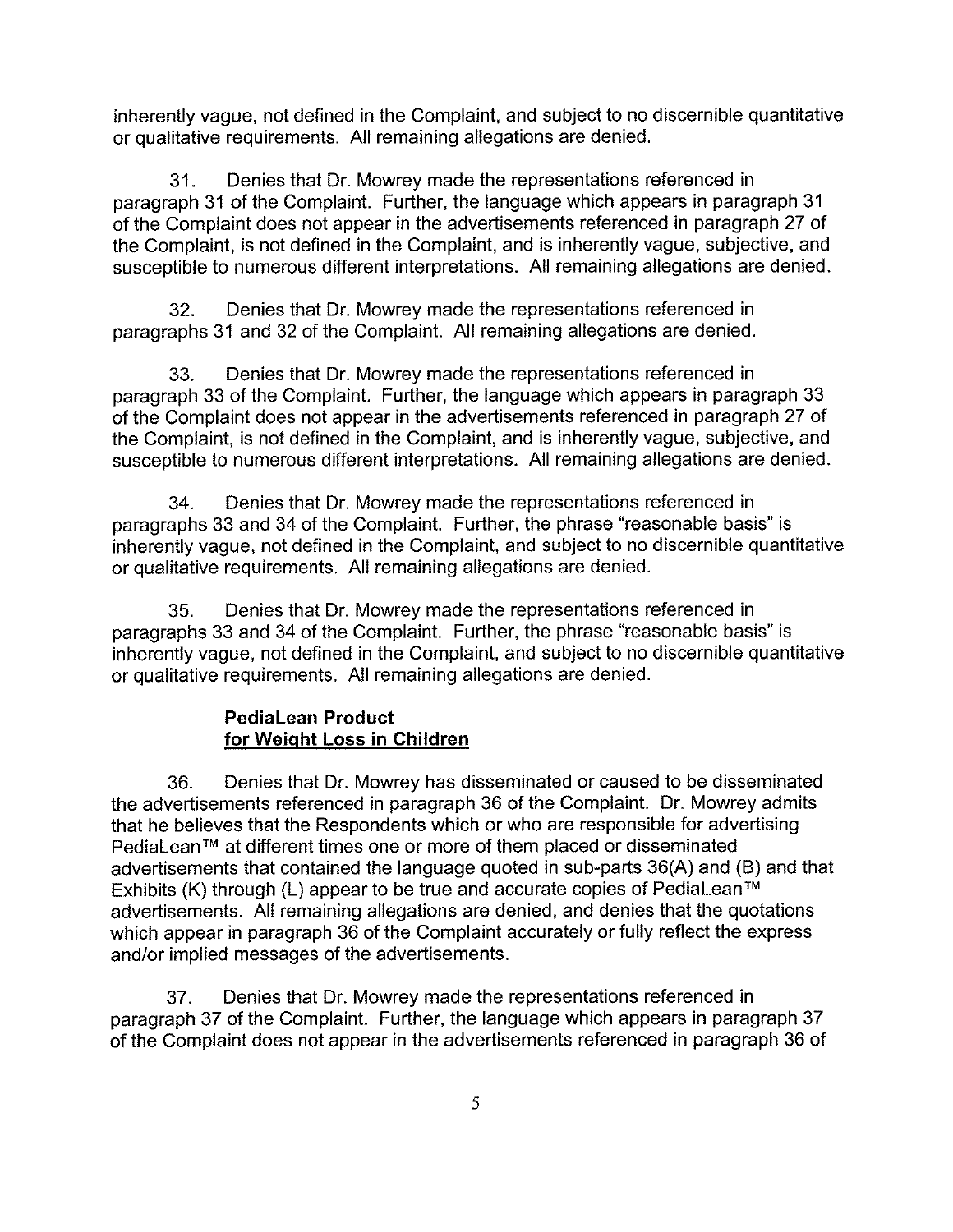the Complaint, is not defined in the Complaint, and is inherently vague, subjective, and susceptible to numerous different interpretations All remaining allegations are denied.

38. Denies that Dr. Mowrey made the representations referenced in paragraphs 37 and 38 of the Complaint. Further, the phrase "reasonable basis" is inherently vague, not defined in the Complaint, and subject to no discernible quantitative or qualitative requirements. All remaining allegations are denied.

39. Denies that Dr. Mowrey made the representations referenced in paragraphs 37 and 38 of the Complaint. Further, the phrase "reasonable basis" is inherently vague, not defined in the Complaint, and subject to no discernible quantitative or qualitative requirements. All remaining allegations are denied.

40. Denies that Dr. Mowrey made the representation referenced in paragraph 40 of the Complaint. All remaining allegations are denied.

41. Denies that Dr. Mowrey made the representation referenced in paragraph 40 of the Complaint, and denies that any other Respondent made the representation referenced in paragraph 40 of the Complaint. All remaining allegations are denied.

# Expertise of Respondent Mowrey

42. Dr. Mowrey denies that he has made the representation referenced in paragraph 42 of the Complaint. Further, to Dr. Mowrey's knowledge, none of the other Respondents has made the representation referenced in paragraph 42 of the Complaint. All remaining allegations are denied.

43. Dr. Mowrey admits that he is not a medical doctor. However, Dr. Mowrey denies that he or any of the other Respondents has ever represented that Dr. Mowrey is a medical doctor. Dr. Mowrey further denies that the advertisements, in any respect, are false and misleading.

44. Denied,

# AFFIRMATIVE DEFENSES

Without assuming any burden of production of proof that he would not otherwise be required to bear under applicable law, Dr. Mowrey asserts the following defenses and reserves his right to raise additional defenses as appropriate.

# First Amendment: Free Speech

The Complaint abridges Respondents', including Dr. Mowrey's, rights under the First Amendment to the United States Constitution in that the Complaint seeks to punish and prohibit protected commercial speech through the use of ad hoc, non-defined terms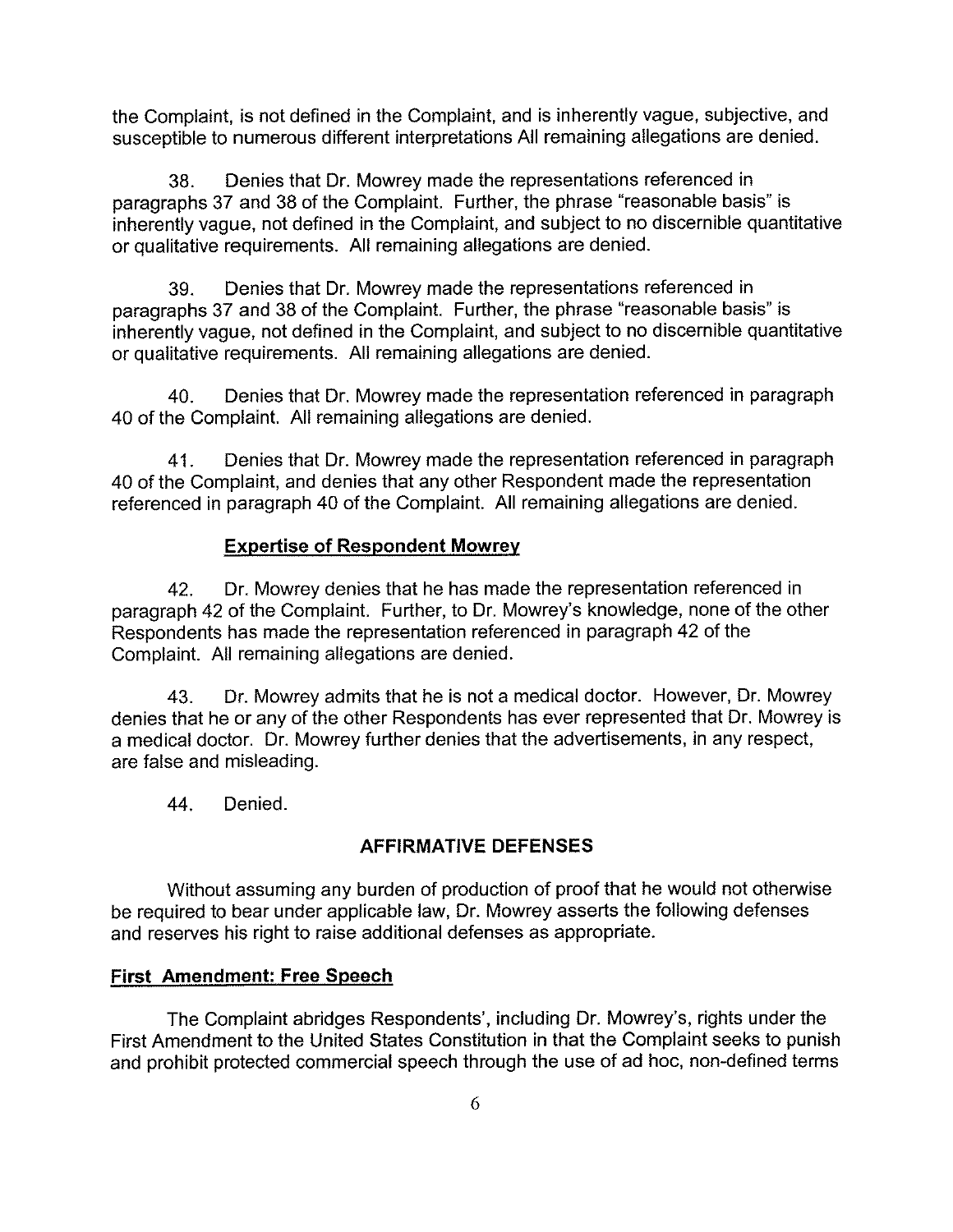and advertising substantiation principles that lack any measurable degree of definiteness. The Complaint further violates Respondents', including Dr. Mowrey's, First Amendment rights in that the instant administrative proceeding is premised upon so called "implied" representations that are not obvious from the express language of the advertisements at issue, but which the Federal Trade Commission has inferred from the advertisements without the benefit of extrinsic evidence.

#### **Fifth Amendment: Procedural and Substantive Due Process**

The Complaint, as alleged, abridges Respondents', including Dr. Mowrey's, rights under the Fifth Amendment to the United States Constitution in that the Complaint seeks to punish and prohibit protected commercial speech through the use of ad hoc, non-defined terms and advertising substantiation principles that lack any measurable degree of definiteness.

## **Arbitrarv and Capricious Agency Action**

The Complaint and administrative enforcement action in this proceeding constitutes arbitrary and capricious agency action under 5 United States Code, Section 701, in that the Federal Trade Commission's action against Respondents, including Dr. Mowrey, seeks to punish and prohibit protected commercial speech through the use of ad hoc, non-defined terms and advertising substantiation principles that lack any measurable degree of definiteness.

#### **Laches and Estoppel**

The Federal Trade Commission purposely delayed this action in order to time its administrative Complaint with a parallel Congressional investigation and hearing. To the extent that the Commission had a "reason to believe" that Respondents had violated Sections 5(a) and 12 of the Federal Trade Commission Act, the Commission possessed the predicate evidence supporting said determination years before it deliberately chose to commence this action in coordination with a parallel proceeding by a Congressional Committee. The Commission and or its staff delayed this proceeding for political purposes and in doing so, caused Respondents, including Dr. Mowrey, to lose the benefit of testimony from third party witnesses and otherwise caused their defense in this action to become stale.

#### **Lack of Dissemination**

Dr. Mowrey did not disseminate any of the advertisements at issue.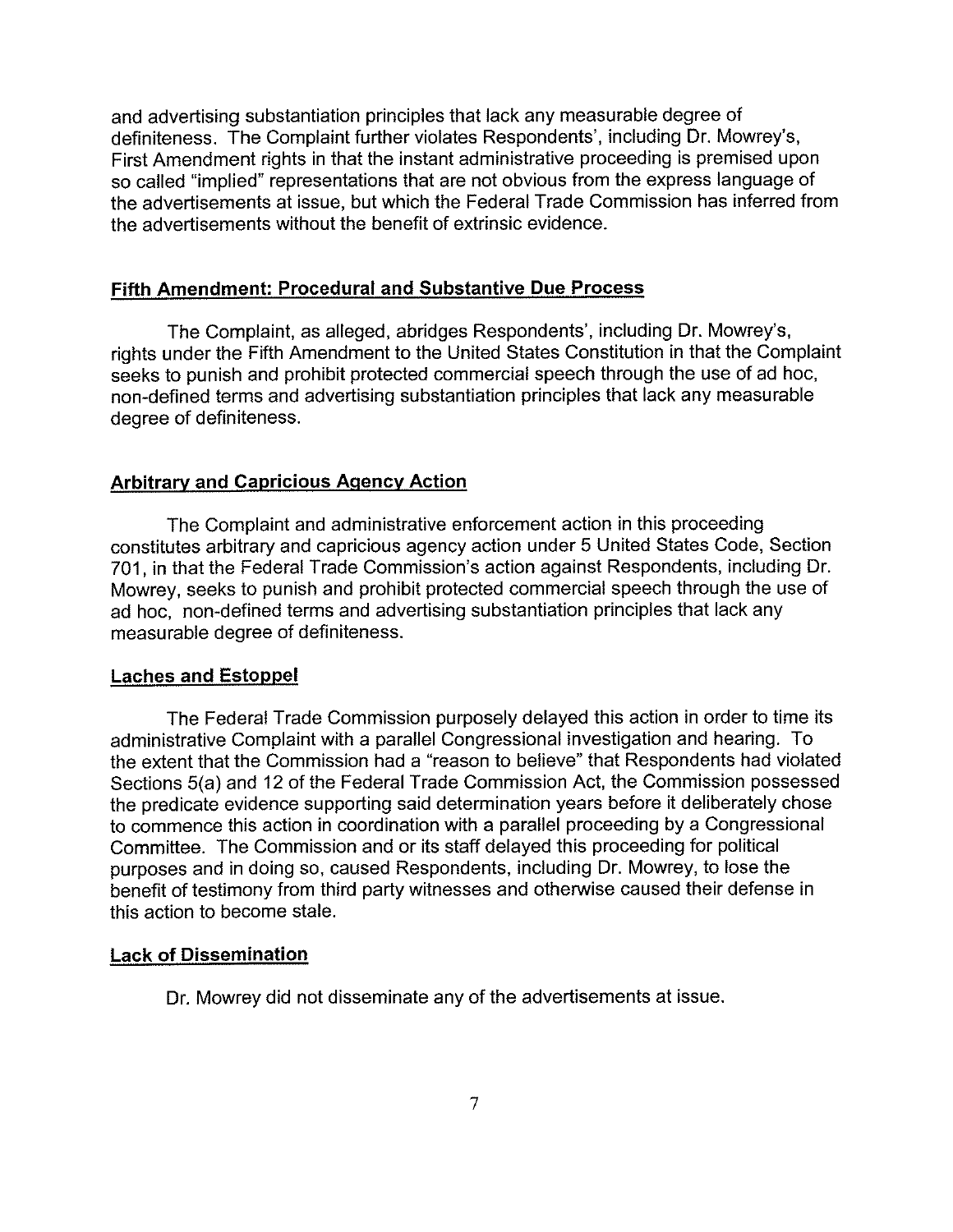#### Lack of Causation

Dr. Mowrey did not cause any of the advertisements at issue to be disseminated.

#### Lack of Interstate Commerce

Dr. Mowrey did not act in or personally affect interstate commerce.

### **Puffery**

One or more of the advertisements identified in the Complaint contains one or more claims and/or representations that are vague, generalized, subjective, highly suggestive, and/or exaggerated statements, and/or statements that ordinary consumers do not take literally or rely upon, and/or statements that cannot be substantiated objectively. Such claims and/or representations constitute puffery, which is not likely to mislead a reasonable consumer.

#### Administrative Procedure Act **(5** U.S.C. **5 706)** -- Improper Aqencv Action

The Complaint and this enforcement action are based upon regulatory standards governing the quantity and quality of substantiation persons must possess at the time they make express and implied claims in advertisements. The standards fail and have failed to provide reasonable persons, including Dr. Mowrey, with fair notice as to whether contemplated claims in advertisements, including those at issue in this proceeding, are and were permissible and/or allow and have allowed the Commission and/or its representatives to enforce the standards pursuant to their personal or subjective predilections. The regulatory standards are unconstitutional; therefore, this enforcement action constitutes agency actions that is arbitrary, capricious, an abuse of discretion, otherwise not in accordance with law, contrary to constitutional right, and/or without observance of procedure required by law.

#### Federal Trade Commission Act (15 U.S.C. § 45(b)) -- No Reason to Believe

The Commission failed, or failed properly, to reach the required determination that it had "reason to believe" Dr. Mowrey has violated the Act prior to initiating this enforcement action. The reasons for that failure include, but are not necessarily limited to, the Commission's use of regulatory standards that are inherently vague and subject to no discernible quantitative or qualitative requirements, and its refusal to consider extrinsic evidence in determining whether the advertisements at issue are false or misleading. In failing, or failing properly, to reach the "reason to believe" determination, the Commission has violated 15 U.S.C. § 45(b) of the Act.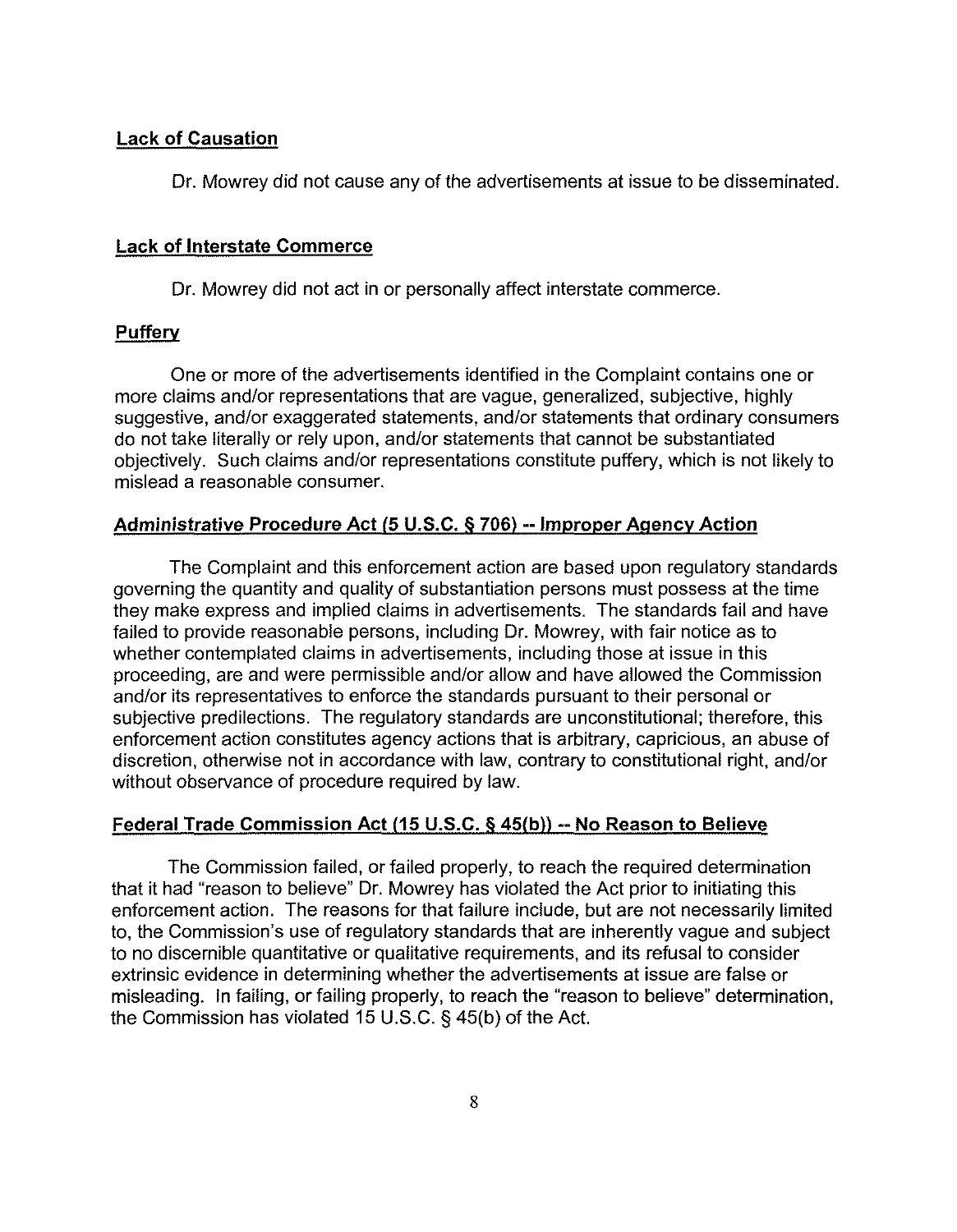## **Federal Trade Commission Act (15 U.S.C. 5 45(b)** -- **Interest of the Public**

The Complaint and this enforcement action are based upon regulatory standards governing the quantity and quality of substantiation persons must possess at the time they make express and implied claims in advertisements. The standards fail and have failed to provide reasonable persons, including Dr. Mowrey, with fair notice as to whether contemplated claims in advertisements, including those at issue in this proceeding, are and were permissible and/or allow and have allowed representatives of the Commission to enforce the standards pursuant to their personal or subjective predilections. The regulatory standards are unconstitutional; therefore, the Commission's decision to initiate this enforcement proceeding based upon that standard is not to the interest of the public.

# **Administrative Procedure Act (5 U.S.C. 55 706(1) andlor 555(b))** - **Unreasonable**

The Commission did not initiate this proceeding with due regard for the convenience and necessity of the parties or their representatives, or within a reasonable time, as required under 5 U.S.C. § 555(b). Instead, it unreasonably delayed the filing of the Complaint for political or otherwise improper reasons. This unreasonable delay has prejudiced the ability of Dr. Mowrey to present his case in this proceeding.

> $\star$  $\star$  $\star$  $\star$

To the extent any of the foregoing grounds of defense may not properly be asserted and/or adjudicated in this proceeding, Respondent hereby states its intent to preserve such defenses for future proceedings.

## **DEMAND FOR ATTORNEY'S FEES**

Dr. Mowrey reserves all claims for attorney's fees and costs he may have the right to obtain under Recovery of Awards Under the Equal Access to Justice Act in Commission Proceedings, 5 U.S.C. 504 and 5 U.S.C. 553(b).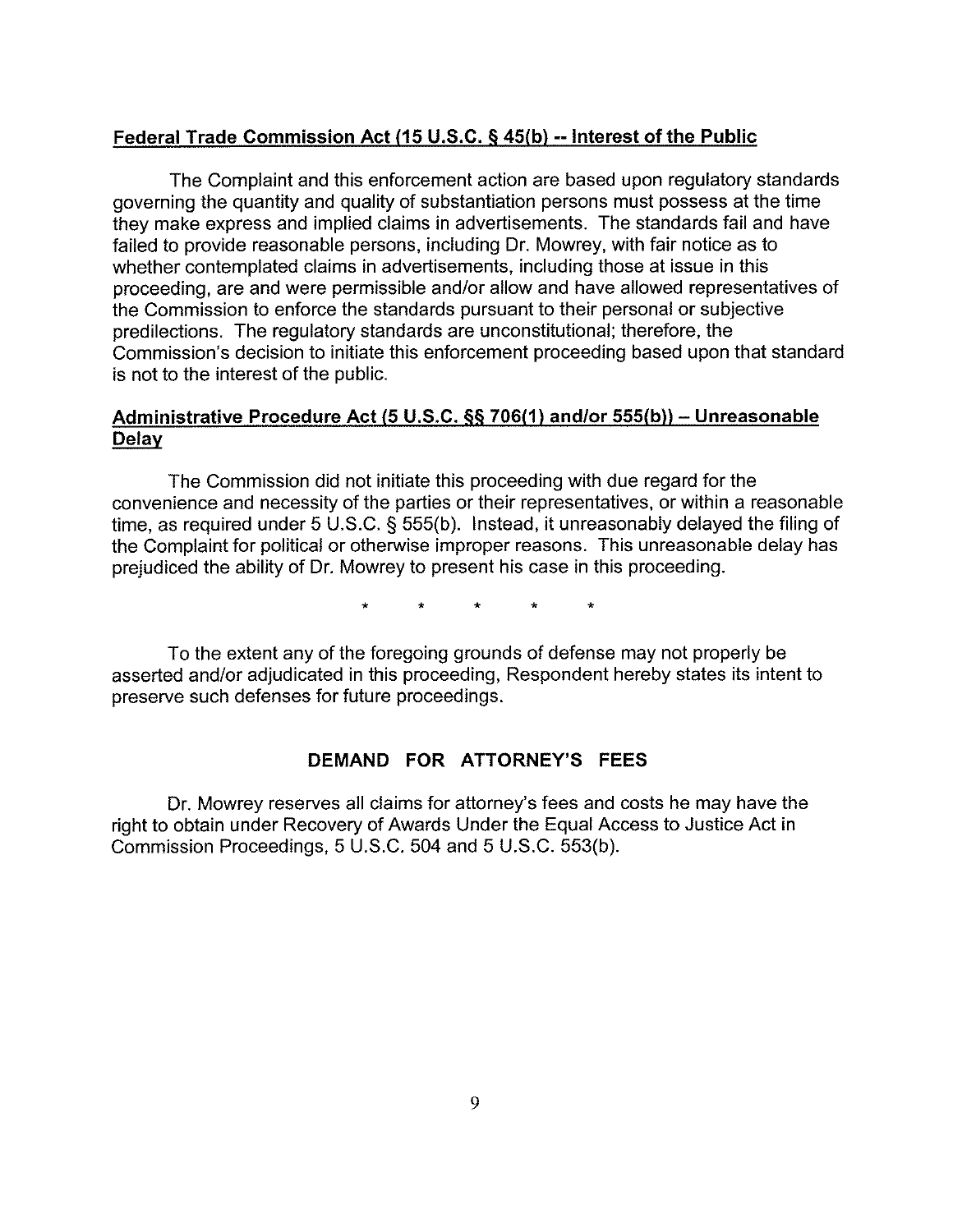Crack

RONALD F. PRICE **PETERS SCOFIELD PRICE A** Professional Corporation 340 Broadway Centre 111 East Broadway Salt Lake City, Utah 841 11 Telephone: (801) 322-2002 Facsimile: (801) 322-2003 E-mail: rfp@psplawyers.com

Attorneys for Respondent Daniel B. Mowrey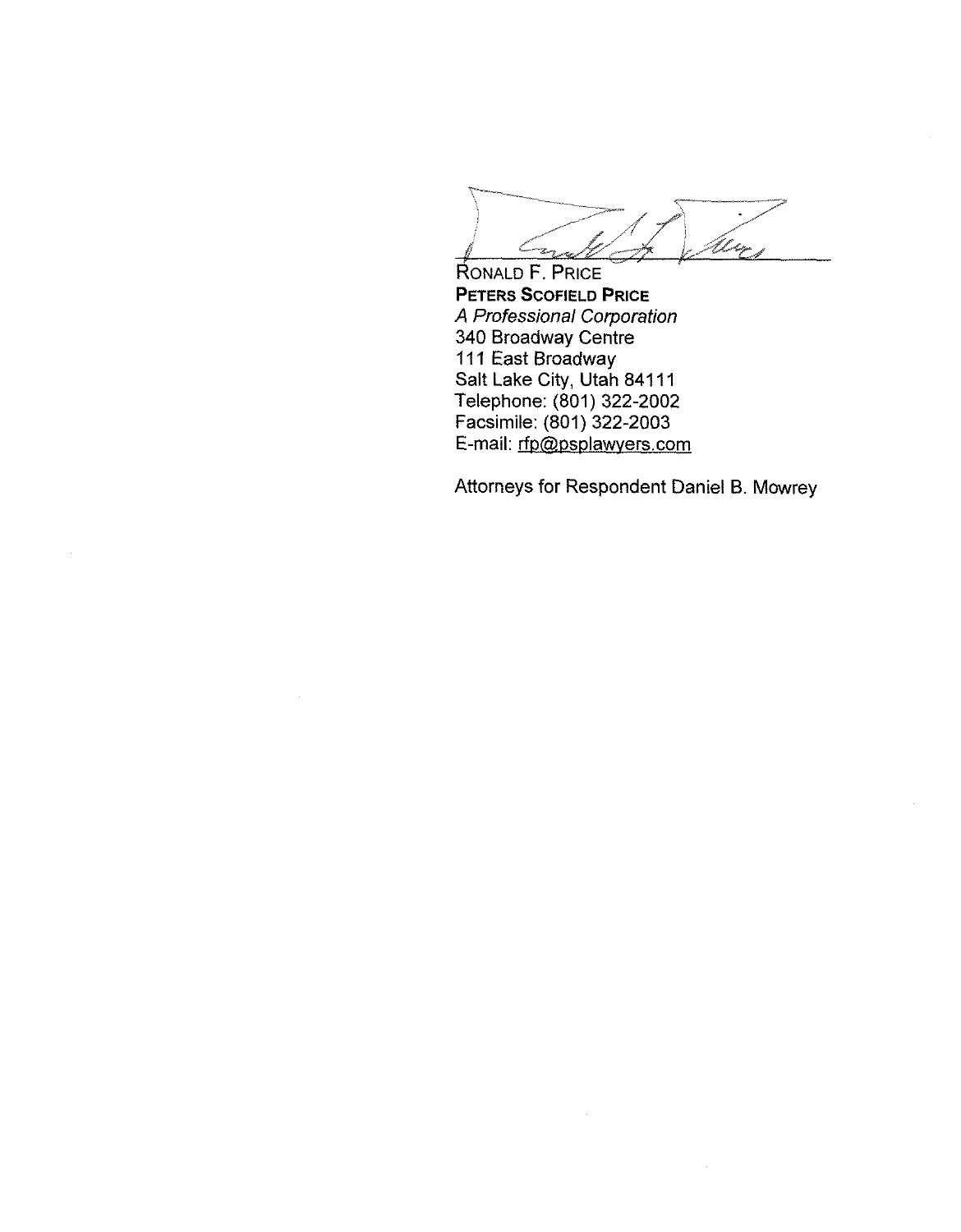## CERTIFICATE OF SERVICE

I hereby certify that on this  $30<sup>4</sup>$  day of July, 2004, I caused the ANSWER OF **RESPONDENT DANIEL B. MOWREY** to be sewed as follows:

(1) the original and one (1) paper copy filed by hand delivery and one (I) electronic copy via email to:

Donald S. Clark, Secretary Federal Trade Commission 600 Penn. Ave., N.W., Room H-159 Washington, D.C. 20580

(2) two (2) paper copies sewed, by hand delivery to:

The Honorable Stephen J. McGuire Administrative Law Judge 600 Penn. Ave., N.W., Room H-104 Washington, D.C. 20580

(3) one copy by first class U.S. mail and one copy by electronic mail to:

Laureen Kapin Joshua S. Millard Robin F. Richardson Laura Schneider Walter C. Gross Ill Federal Trade Commission 600 Pennsylvania Avenue, NW, Suite NJ-2122 Washington, DC 20580 email: Ikapin@flc.gov

Jeffrey D. Feldman FELDMANGALE, P.A. Miami Center - 19th Floor 201 S. Biscayne Boulevard Miami, FL 33131 email: jfeldman@fgwlaw.com Counsel for Respondents A. G. Waterhouse, L.L. C., Klein-Becker, L.L. C., Nutrasport, L.L. C., Sovage Dermalogic Laboratories, L.L. C., and BAN, L.L. C.

Jay T. Smith Covington & Burling 1201 Pennsylvania Avenue, N.W. Washington, DC 20004-2401 jsmith@cov.com Counsel for Respondent Basic Research, LLC

Richard D. Burbidge BURBIDGE & MITCHELL 215 South State Street, Suite 920 Salt Lake City, UT 84111 email: rburbidge@burbidgeandrnitchell.com Counsel for Respondent Dennis Gay

Mitchell K. Friedlander C/O Compliance Department 5742 West Harold Gatty Drive Salt Lake City, UT 841 16 mkf555@msn.com

Ronald F. Price